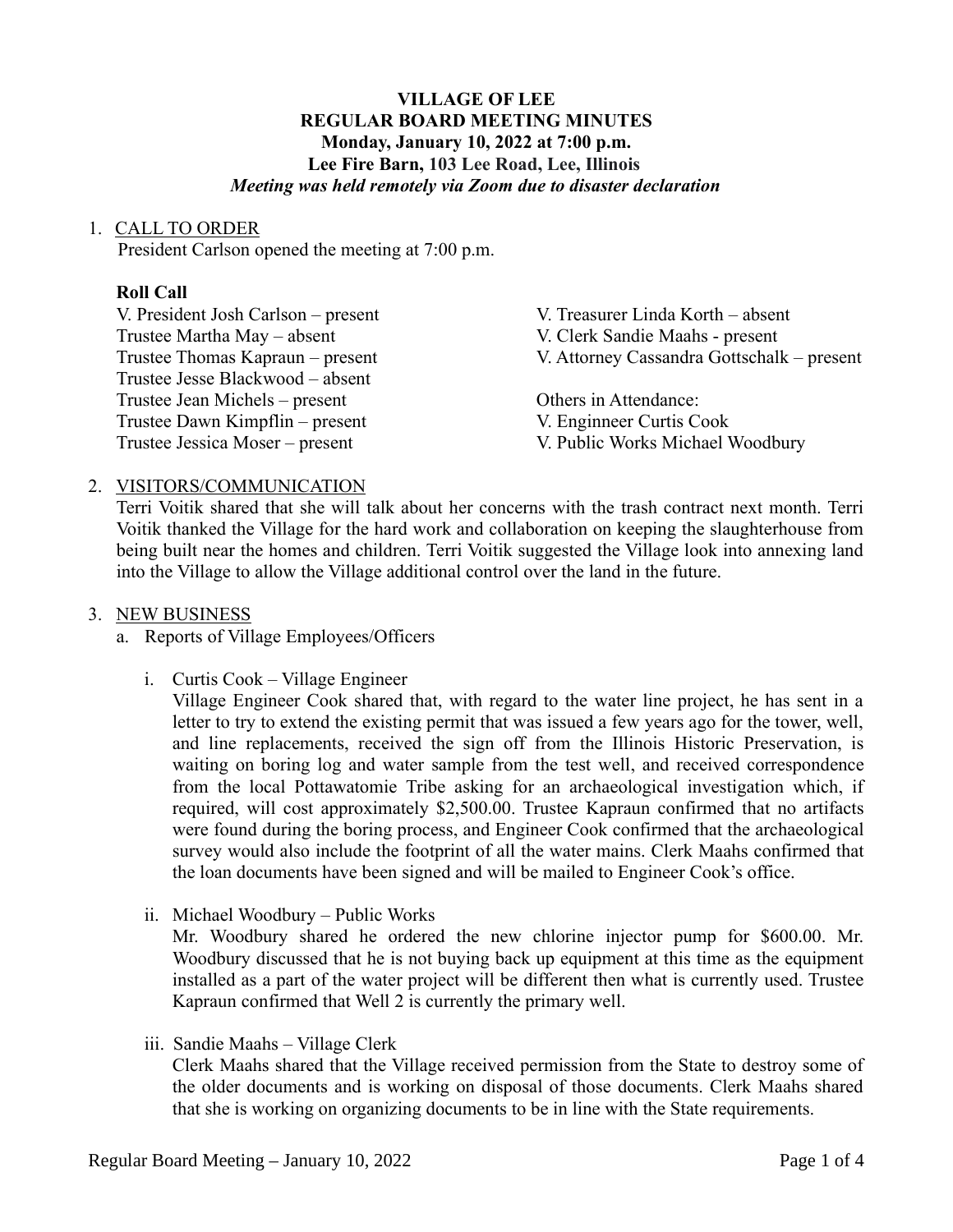Clerk Maahs shared that the Board will need to start a discussion on what the Board wants in a future clerk at some point this spring.

- iv. Linda Korth Village Treasurer
- b. Discussion on new garbage contract The Board discussed that they have not received a contract. President Carlson asked that the garbage contract be added to the February agenda.
- c. Discussion and possible approval of spending limit for Village officials and employees not to exceed \$1,000.00

Clerk Maahs shared that this is a temporary measure to allow expenditures to occur until a formal policy can be put in place. Trustee Kapraun made a Motion to Approve Spending Limit for Village Officials and Employees Not to Exceed \$1,000.00. Trustee Michels seconded the Motion. Motion passed on the following roll call vote:

> Moser, Kapraun, Michels, and Kimpflin: yes Blackwood and May: absent

## 4. OLD BUSINESS

Trustee Martha May joined the meeting remotely via Zoom at 7:23 p.m.

- 5. REVIEW AND CORRECTION/APPROVAL OF MINUTES OF PRECEDING MEETING
	- a. Approval of minutes from December 13, 2021 Regular Board Meeting Trustee May shared that on page four there are two instances of an address which should be 271 Hardanger, and on the last page Mr. Cabo's name is spelled incorrectly. Trustee Moser made a Motion to Approve Minutes from December 13, 2021 Regular Board Meeting, as Amended. Trustee May seconded the Motion. Motion passed on the following voice vote:

Moser, Kapraun, Michels, May, and Kimpflin: yes Blackwood: absent

## 6. TREASURER'S REPORT

a. Discussion and possible approval of Treasurer's Report Trustee Kimpflin made a Motion to Approve of Treasurer's Report. Trustee Moser seconded the Motion. Motion passed on the following roll call vote:

Kapraun, Michels, May, Kimpflin, and Moser: yes Blackwood: absent

# 7. APPROVAL OF BILLS

a. Discussion and possible approval of bills payable Trustee Kapraun made a Motion to Approve the Bills Payable. Trustee Moser seconded the Motion. Motion passed on the following roll call vote:

Michels, May, Kimpflin, Moser, and Kapraun: yes Blackwood: absent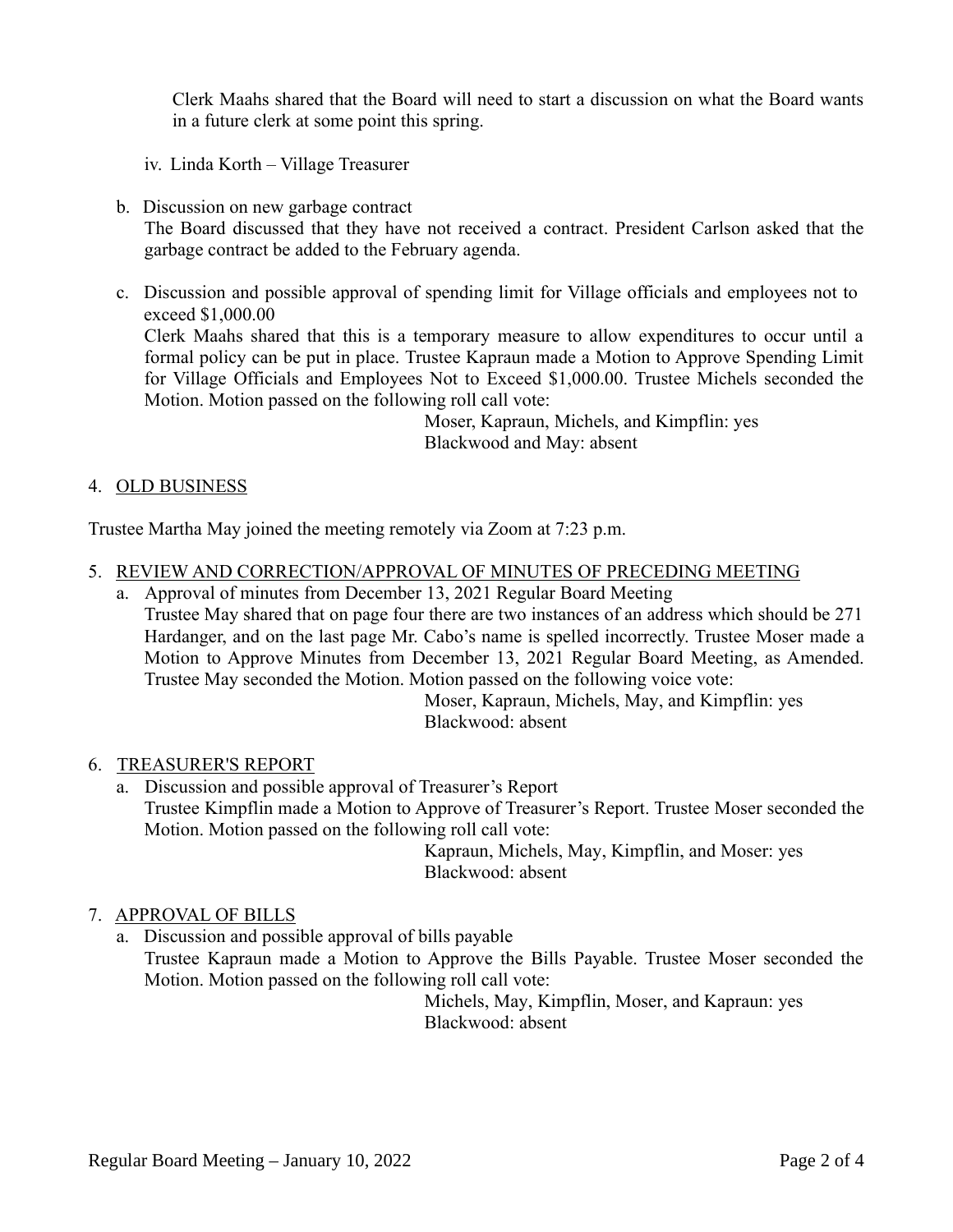## 8. COMMITTEE REPORTS

a. Streets and Alleys/Public Safety

President Carlson shared that the Village's salt spreader was broken, which caused a delay in salting the roads, and has been fixed. The Board discussed plowing the melting snow.

- b. Water and Refuse
- c. Finance and Ordinances/Zoning

Trustee Michels shared that the Village needs to stay on top of some of the property maintenance violations. Clerk Maahs shared that the second property violation notices from B&F went out on December 22, 2022, and gave the property owners 10 days to contact B&F with a proposed plan on action to correct the violations. Clerk Maahs will ask B&F what the status of the property violations are. The Board discussed the abandoned vehicles on the proeprty north of town needing to be removed and no progress is being made. Clerk Maahs confirmed that she will continue to work with President Carlson on a letter to the property owner asking them to remove the vehicles.

### 9. ITEMS FROM THE VILLAGE ATTORNEY

a. Discussion of revocable license agreement regarding Ryan Wrobel's septic field and possible action regarding the same and/or against Ryan Wrobel for use of Village property without authorization

Trustee Michels has not been able to reach Ryan Wrobel. Village Attorney Gottschalk reviewed the options available to move forward with the Board. Trustee May shared that she is also on the N.I.C.E. board and they have contributed money to the septic tank issue. Attorney Gottschalk asked Trustee May to abstain from any votes regarding this due to a possible conflict of interest. The Board discussed that Mr. Wrobel's abandoned vehicle on Village property should be removed. Clerk Maahs discussed the process for a Village, without a police department, to obtain the name of the owner of the vehicle so proper notice can be given, and shared that Village's can sometimes be successful in working with the local county sheriff as a quicker method. Trustee Michels will contact DeKalb County Sheriff. After discussion on how to proceed on the revocable license agreement, the Board directed Attorney Gottschalk to send a letter to Mr. Wrobel, or the current property owner, asking him to respond on or before the Friday before the February board meeting. Trustee Michels made a Motion to Authorize Village Attorney Cassandra Gottschalk to send a letter to Ryan Wrobel for misuse of public property. Trustee Kimpflin seconded the Motion. Motion passed on the following roll call vote:

Kimpflin, Moser, Kapraun, and Michels: yes May: abstain Blackwood: absent

Trustee May asked if the Village should offer to change the fees in the agreement as an incentive to speak to the Village. Trustee Michels and Attorney Gottschalk shared that they have reached out to Mr. Wrobel several times with no response.

b. Discussion of appraisal for property near the northeast corner of N. Viking Vie and Hardanger Gate in the Village and possible action on purchase of property or eminent domain procedure